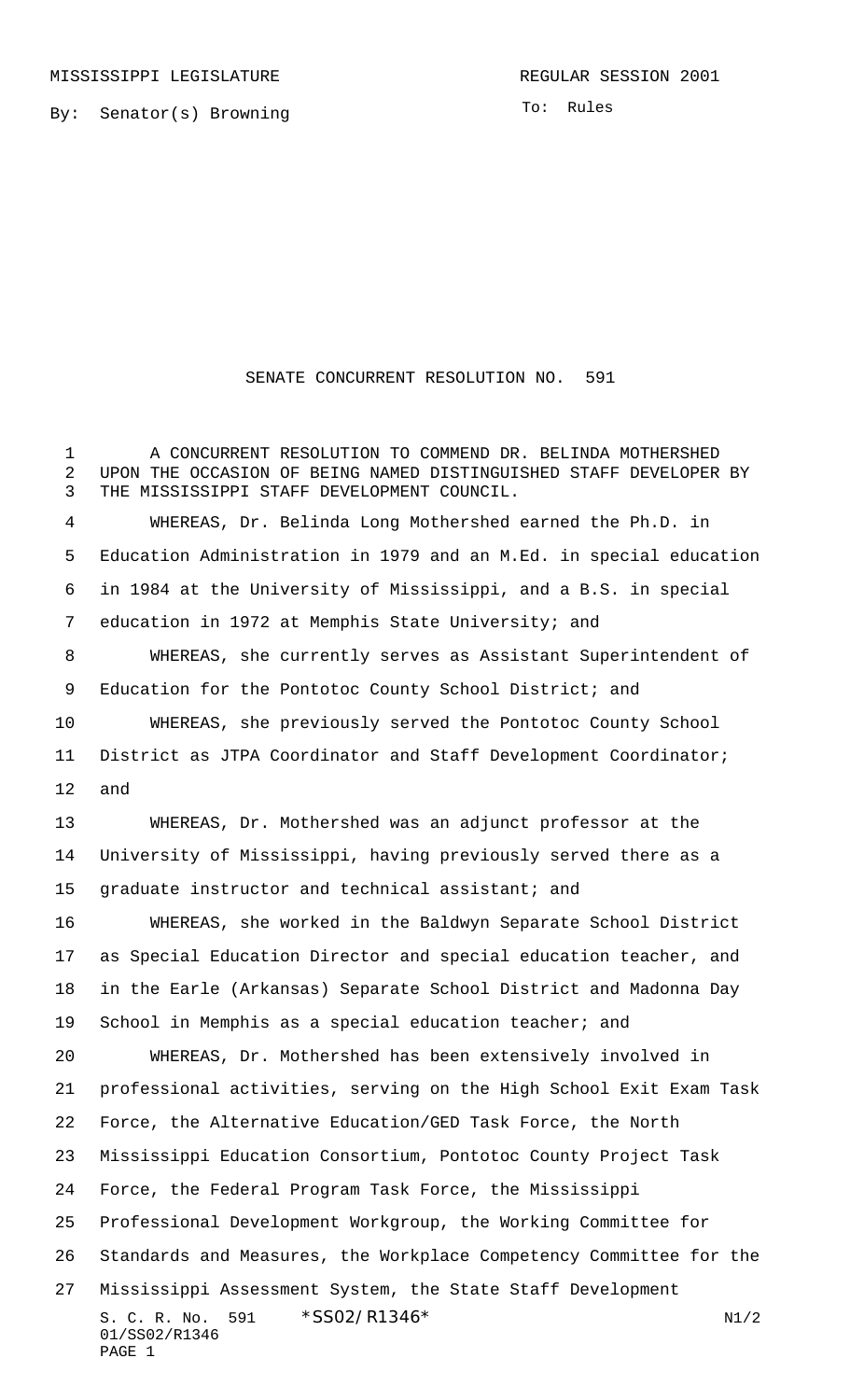Advisory Committee, the Advanced Leadership Development Program, the Public Forum Staff Development Task Force, Leadership Pontotoc County and as a State Department of Education Trainer in several modules; and

 WHEREAS, she has also served on the Mississippi Cooperative Manpower Committee (University Task Force), on the Board of Directors for the Area 11 Special Olympics, the State Department of Education Advisory Council for Title VI and as a Mentor for Gifted and Talented Students in Autism; and

 WHEREAS, she has participated in many other professional activities and given numerous presentations and technical reports in her field; and

 WHEREAS, Dr. Mothershed has been honored by being chosen for Who's Who Among Colleges and Universities, 1983-1984, and was named "Outstanding Educator of the Year" by the Northeast Mississippi Chapter of Phi Delta Kappa in 1983; and

 WHEREAS, she is a member of the Mississippi Association for School Administrators, the Mississippi Staff Development Council and the National Staff Development Council, the Association for Supervision of Curriculum and Development, the Mississippi Association for Supervision of Curriculum and Development, Phi Delta Kappa, the Mississippi Association for Federal Education Programs and Mississippi Professional Educators; and

 WHEREAS, Belinda Mothershed holds licenses in the fields of Administrator, Secondary Principal, Special Subject Supervisor, Educable Mentally Retarded and Learning Disabilities; and

 WHEREAS, she has been honored by the Mississippi Staff Development Council as the Distinguished Staff Developer of the Year; and

S. C. R. No. 591 \* SS02/R1346\* 01/SS02/R1346 WHEREAS, it is the policy of this Legislature to recognize excellence and achievement of the citizens of this state, especially when exhibited by those who work with our young people, who are our future:

PAGE 2